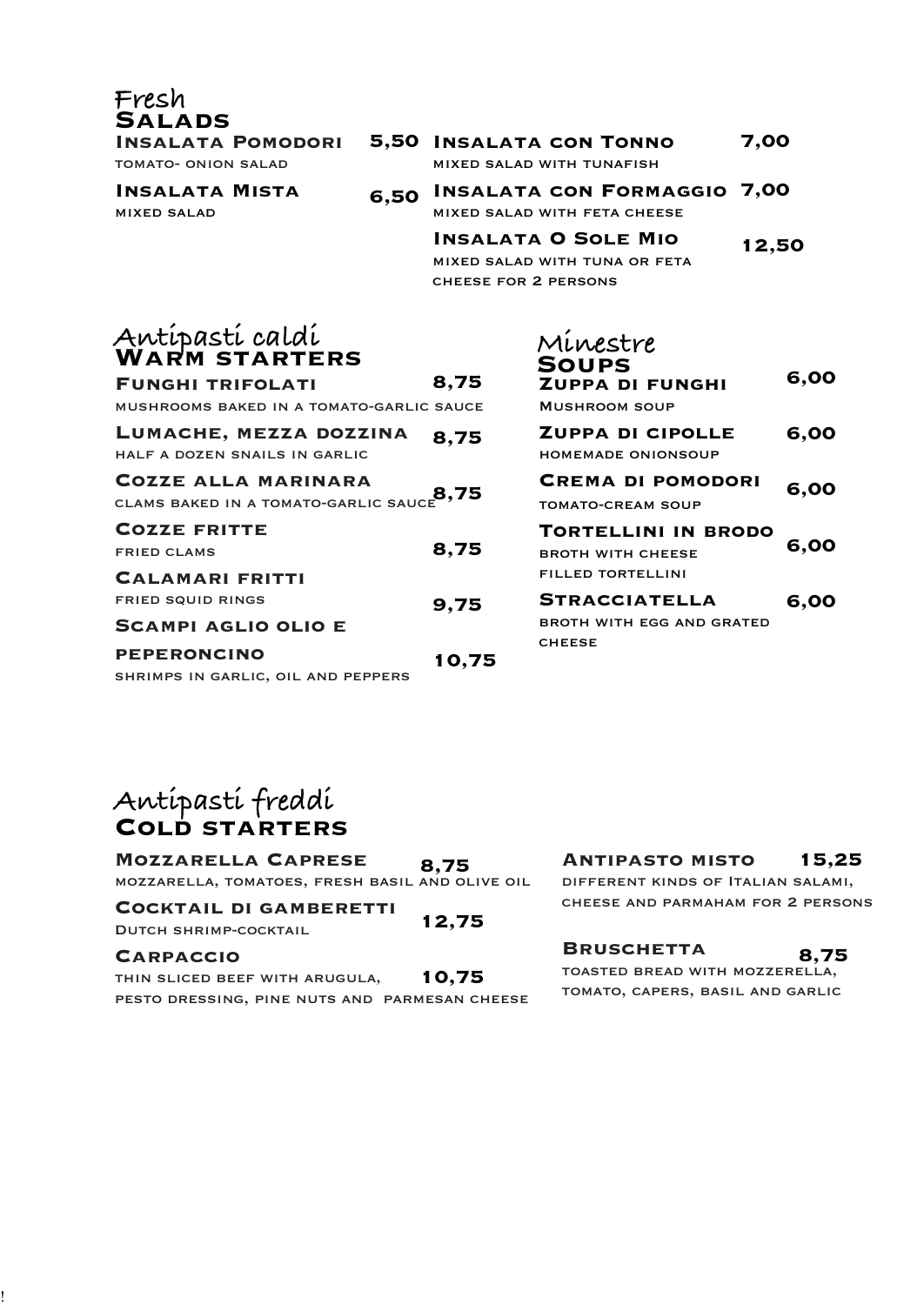#### **paste Delizioso Spaghetti, Penne, Tagliatelle or tortelinni (+1,50)**

| <b>AGLIO E OLIO</b>                  | 10,25 |
|--------------------------------------|-------|
| OLIVE OIL, GARLIC, SP. PEPPERS       |       |
| <b>ALLA NAPOLETANA</b>               | 10,25 |
| <b>ITALIAN TOMATO SAUCE</b>          |       |
| ALLA ARRABIATA                       | 10,25 |
| <b>HOT ITALIAN TOMATO SAUCE</b>      |       |
| <b>ALLA BOLOGNESE</b>                | 11,25 |
| <b>ITALIAN TOMATO SAUCE AND MEAT</b> |       |
| ALLA VEGETARIANA                     | 12,75 |
| <b>TOMATO SAUCE AND VEGETABLES</b>   |       |
| <b>ALLA CARBONARA</b>                | 12,25 |
| CHEESE, HAM (OR BACON +1,50),        |       |
| <b>EGGS AND CREAM SAUCE</b>          |       |
| <b>ALLA SICILIANA</b>                | 12,25 |
| TOMATO SAUCE, ANCHOVIES, CAPERS      |       |
| <b>AND OLIVES</b>                    |       |
| AL GORGONZOLA                        | 12,75 |
| <b>CREAM SAUCE WITH GORGONZOLA</b>   |       |
| <b>CHEESE</b>                        |       |

# **Delicato ovendishes**

| <b>SPAGHETTI AL FORNO</b>                    | 12,25 |
|----------------------------------------------|-------|
| BOLOGNESE SAUCE, CREAM AND CHEESE            |       |
| PENNE DELLA CASA                             | 13,25 |
| VEGETABLES, BOLOGNESE SAUCE, CREAM           |       |
| <b>AND CHEESE</b>                            |       |
| <b>TORTELLINI AL FORNO</b>                   | 12,75 |
| CHEESE FILLED TORTELLINI, BOLOGNESE          |       |
| SAUCE, CREAM AND CHEESE)                     |       |
| <b>TORTELLINI DELLA CASA</b>                 | 13.75 |
|                                              |       |
| CHEESE FILLED TORTELLINI, VEGETABLES,        |       |
| BOLOGNESE SAUCE, CREAM AND CHEESE            |       |
| <b>CANNELONI</b>                             | 12,75 |
| DOUGH ROLLS STUFFED WITH MINCED              |       |
| MEAT, COVERED IN CHEESE AND                  |       |
|                                              |       |
| <b>BOLOGNESE SAUCE</b><br><b>PASTA MISTA</b> | 13,25 |

**Menu per bambini children's menu 7,50**

chicken nuggets, fries, mayonaise , treasure chest with vanilla and chocolate ice cream

| <b>AL TONNO</b>                   | 12,75 |
|-----------------------------------|-------|
| TUNA, ONIONS AND TOMATO SAUCE     |       |
| <b>DI MARE</b>                    | 12,25 |
| <b>SEA-FOOD AND TOMATO SAUCE</b>  |       |
| AI QUATTRO FORMAGGI               | 13,25 |
| FOUR KINDS OF CHEESE AND CREAM    |       |
| <b>AL SALMONE</b>                 | 12,75 |
| SMOKED SALMON AND CREAM           |       |
| <b>AI FUNGHI</b>                  | 11,75 |
| <b>MUSHROOM-CREAM SAUCE</b>       |       |
| <b>AL POLLO</b>                   | 13,00 |
| CHICKEN AND MUSHROOM-CREAM SAUCE) |       |
| <b>CON POLLO AL PESTO</b>         | 13,25 |
| CHICKEN AND PESTO CREAM SAUCE     |       |
| <b>ALLA SPINACI</b>               | 13,25 |
| SPINACH, MUSHROOMS AND GORGONZOLA |       |
| <b>CREAM SAUCE</b>                |       |
| <b>DI GAMBERETTI</b>              | 13,25 |
| SHRIMP, GARLIC, PEPPERS, TOMATO,  |       |
| <b>OLIVE OIL</b>                  |       |
|                                   |       |
| Típí dí<br>LASAGNE                |       |
|                                   |       |

| <b>LASAGNE BOLOGNESE</b>     | 12,50 |
|------------------------------|-------|
| ORIGINAL                     |       |
| <b>LASAGNE AL GORGONZOLA</b> | 13,25 |
| WITH GORGONZOLA CHEESE       |       |
| <b>LASAGNE AL SALMONE</b>    | 13,00 |
| WITH SMOKED SALMON           |       |
| <b>LASAGNE QUATTRO FORM.</b> | 13,50 |
| WITH FOUR KINDS OF CHEESE    |       |
| LASAGNE AL VEGETARIANA       | 12,75 |
| <b>VEGETERIAN VARIANT</b>    |       |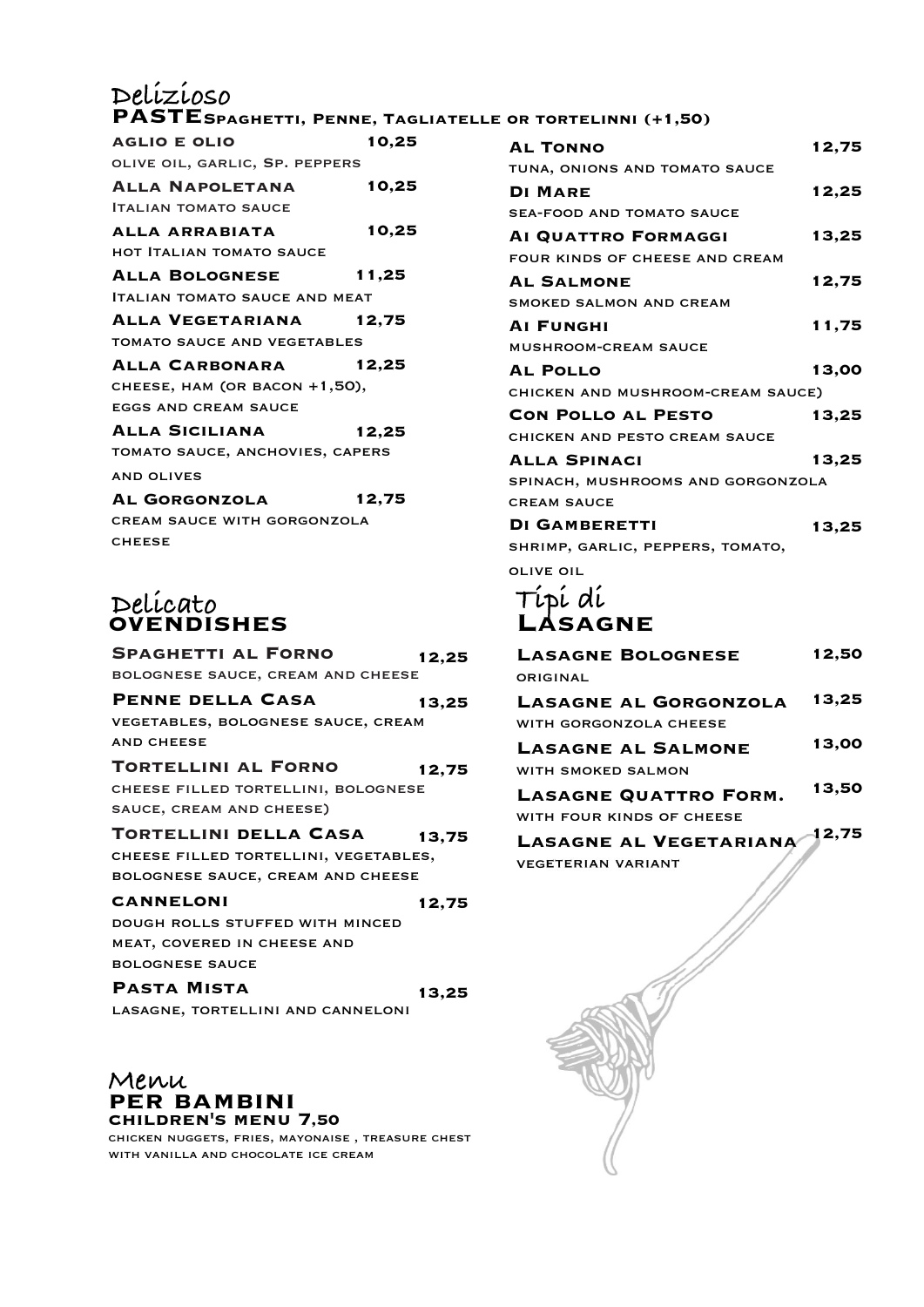# **Pizze Tradizionale**

| <b>MARGHERITA</b><br><b>TOMATO SAUCE, CHEESE</b>                                    | 9.75  |
|-------------------------------------------------------------------------------------|-------|
| <b>BORROMEA</b><br>TOMATO SAUCE, CHEESE, HAM                                        | 10.75 |
| <b>SALAME</b><br>10,75 TOMATOSAUCE, CHEESE, SALAMI                                  |       |
| <b>FUNGHI</b><br>TOMATO SAUCE, CHEESE,<br><b>MUSHROOMS</b>                          | 10,75 |
| <b>MOZZARELLA</b><br>TOMATO SAUCE, MOZZARELLA                                       | 11,75 |
| <b>ANANAS</b><br>TOMATO SAUCE, CHEESE,<br><b>PINEAPPLE</b>                          | 11,25 |
| ROMANA<br>TOMATO SAUCE, CHEESE,<br><b>ARTICHOKES, OLIVES</b>                        | 11,25 |
| PEASANA<br>TOMATO SAUCE, CHEESE,                                                    | 11,25 |
| MUSHROOMS, BELL PEPPER<br><b>CONTADINA</b><br>TOMATO SAUCE, CHEESE,                 | 11,25 |
| MUSHROOMS, SALAMI<br><b>OLANDESE</b><br>TOMATO SAUCE, CHEESE, HAM,<br><b>SALAMI</b> | 11.25 |
|                                                                                     |       |

| <b>BACON</b>                     | 12,25 |
|----------------------------------|-------|
| TOMATO SAUCE, CHEESE, MUSHROOMS, |       |
| BELL PEPER, BACON                |       |

**meat** tomato sauce, cheese, minced meat, bell pepper **12,25**

| <b>PARMA</b>          | 14,25 |
|-----------------------|-------|
| TOMATO SAUCE, CHEESE, |       |
| PARMAHAM, ARUGULA     |       |

**Americana** tomato sauce, cheese, bell pepper, pepperoni **Napoletana** tomato sauce, mozzarella and **ANCHOVIES Tonno** tomato sauce, cheese, tuna, **12,25** onion, olives **Hawai** tomato sauce, cheese, ham, pineapple **Fantastica** tomato sauce, cheese, mushrooms, ham, salami **Caprese** TOMATO SAUCE, mozzarella, fresh tomato, fresh basil **Vegetariana** tomato sauce, cheese, mushrooms, bell pepper, artichokes, onion, olives **12,25 12,25 12,25 12,50 12,50 12,75**

**Capricciosa** tomato sauce, cheese, mushrooms, ham

**11,75**

**Zingara** tomato sauce, cheese, ham, paprika, mushrooms, peperoni, Spanish pepper **13,75**

**Salmone** tomato sauce, cheese, smoked salmon, red onion and capers **14,25**

**Speciale** tomato sauce, cheese, mushrooms, bell pepper, ham, salami, tuna **13,50**

**14,00**

**14,00**

**Shoarma** tomato sauce, cheese, lamb shoarma **13,75**

**Pollo** tomato sauce, cheese, mushrooms, red onion and pieces of chicken breast **13,75**

**San Marino** tomato sauce, cheese, ham, mushrooms, onion, salami

tomato sauce, mozzarella, anchovies, capers, olives **Gorgonzola** tomato sauce, gorgonzola

**12,75**

**12,75**

**13,25**

**12,75**

**13,25**

**12,75**

**12,75**

**13,75**

tomato sauce, trhee kinds of

**Quattro Stagioni** tomato sauce, cheese, mushrooms, ham, salami, bell pepper

tomato sauce, cheese, seafood,

**Quattro Formaggio** tomato sauce, four kinds of **14,25**

tomato sauce, cheese, grilled

**Siciliana**

**Valentino** tomatensaus, kaas, ham,

champ, ananas **tre Salami**

**Di Mare**

**Melanzane**

aubergines and feta

salami

capers

cheese

**O Sole Mio** tomato sauce, cheese, mushrooms, bell pepper, ham, salami, olives, artichokes and egg **13,75**

## **calzones folded**

**Calzone**

cheese, bell pepper , ham, mushrooms, salami, served with bolognese sauce

### **Calzone Vegetariana**

cheese, bell pepper , mushrooms, olives, artichokes, onion, served with tomato sauce

#### **Calzone Gorgonzola**

cheese, ham, bell pepper , salami, mushrooms, gorgonzola cheese, served with bolognese sauce **14,50**

#### **Calzone Shoarma**

cheese, lamb shoarma, served with garlic sauces **14,00**

#### **Calzone Shoarma speciaal 15,00**

cheese, shoarma, bell pepper, mushrooms, onion served with garlic sauces

#### **Calzone Quattro Formaggio**

ham, salami, mushrooms, bell pepper , four kinds of cheese, served with bolognese sauce **15,00**

**Calzone chicken shoarma** cheese, chicken shoarma, served with garlic sauce **14,00**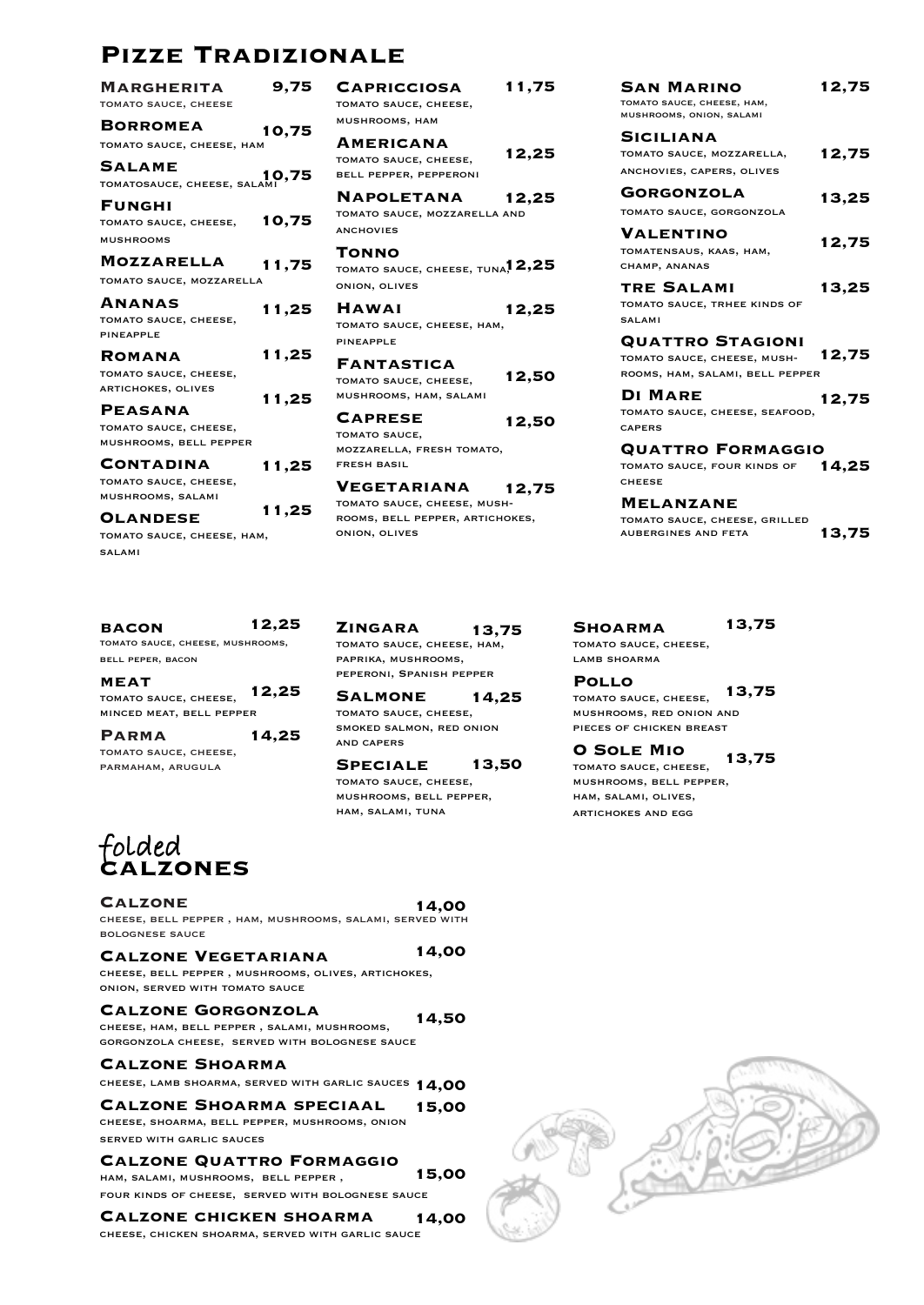# **alla griglia Carne**

**Filetto grilled Irish tenderloin 200 grams of choice: ai ferri 27,00** grilled rare, medium or well done

**al pepe verde / coi funghi / al gorgonzola 29,00** green pepper sauce / mushroom cream sauce / gorgonzola cream sauce

### **Pollo**

**alla griglia 17,50 / coi funghi 18,50** grilled chicken breast / with mushroom cream

**mixed grill 26,50** with tenderloin, lamb skewer, chicken fillet and lamb chops

## **specialità di vitello**

**Scaloppina alla Milanese** WIENER SCHNITZEL **Scaloppine al Vino bianco** veal in white wine sauce **Saltimbocca alla Romana** veal with raw ham, sage and white wine **Scaloppine alla Parmigiana 22,50** veal, vegetables, eggplant and tomatoe sauce from the oven with cheese on top **Scaloppine al Gorgonzola** veal in a cream sauce with gorgonzola **Spare-Ribs** served with fries, salad **Shoarma Schotel** served with fries, salad and sauces **Shoarma Schotel speciaal** shoarma baked with bell pepper, **16,50** onions, mushrooms. **Carne straniera 20,50 22,50 22,50 22,50 18,00 15,50**

Served with fries, salad

**Spiedini di carne 19,50** grilled lamb skewer **Cotolette d'agnello alla griglia** grilled lamb chops **24,00**

**Salmone alla griglia 18,50** grilled salmon slice **Sogliolette** three sole-fish baked in creamery butter **Sogliola al burro** fried big sole in butter **22,00 28,75**

**22,50**

**Scampi alla griglia** big sea shrimps from the grill

**Pesce**

**dal mare**

**All meat and fish dishes are served with potatoes from the oven or fries**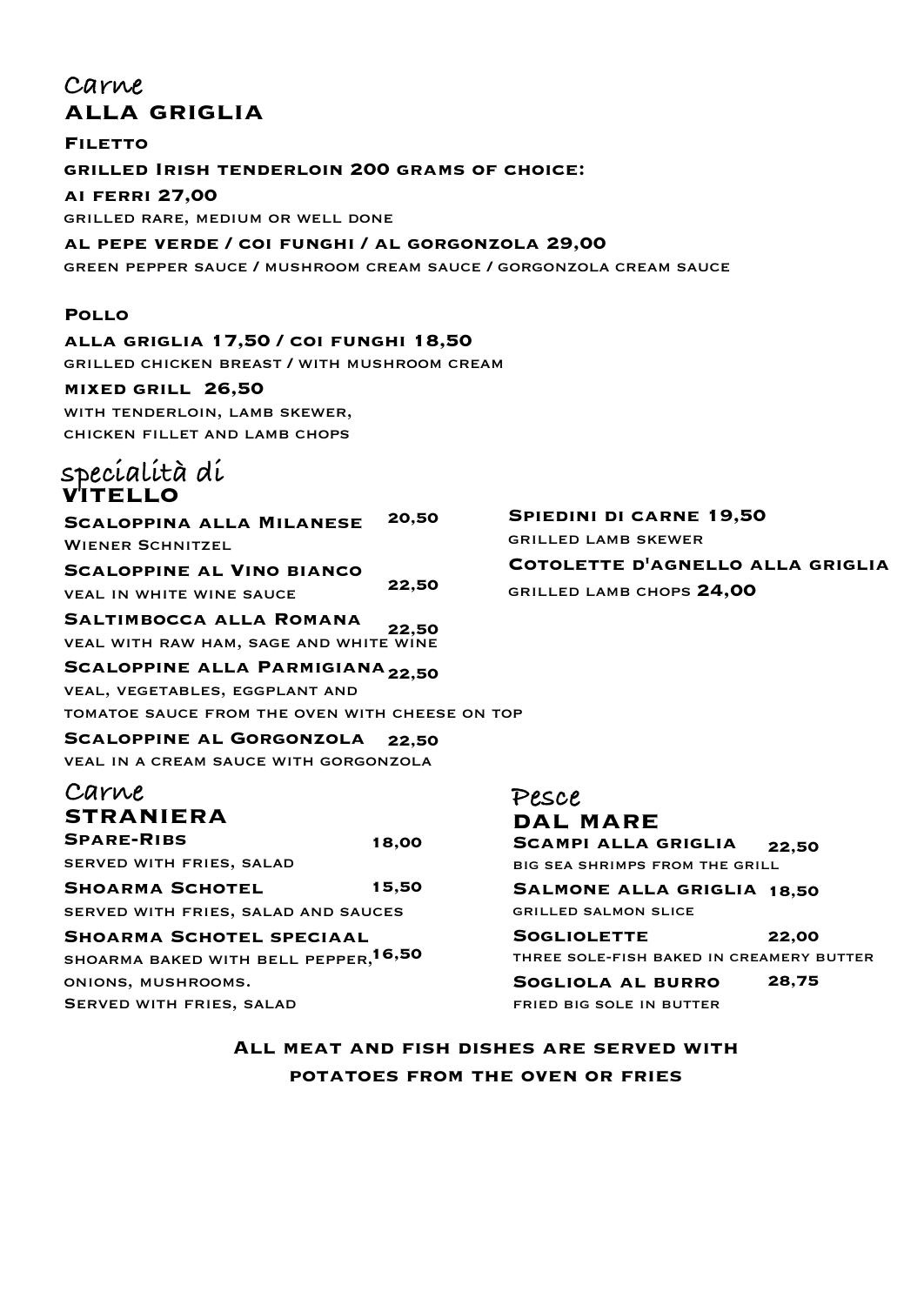| Gebo<br>Gelato                         | deliz<br>DOL  |
|----------------------------------------|---------------|
| 5,00                                   | TIRAM         |
|                                        | HOME-M        |
| 6,50                                   | <b>TART!</b>  |
| VANILLA ICE CREAM WITH CHOCOLATE SAUCE | <b>CHOCOL</b> |
| 7,00                                   | COPP/         |
|                                        | COCONL        |
| CHOCOLATE FLAKES AND CHOCOLATE SAUCE   | WARN          |
|                                        | <b>SERVED</b> |
| LEMON SORBET ICE CREAM (LACTOSE FREE)  | BEN δ         |
|                                        | CARAME        |
|                                        | CHOCOL        |
|                                        | <b>COOKIE</b> |
|                                        |               |
|                                        | 7,00<br>7,00  |

# **deliziosamente** DOLCE

| TIRAMISÚ                                     | 7.00 |  |
|----------------------------------------------|------|--|
| <b>HOME-MADE SPECIALITY</b>                  |      |  |
| <b>TARTUFO BIANCO</b>                        |      |  |
| CHOCOLATE VANILLA TRUFFLE                    | 7.00 |  |
| COPPA COCCO                                  |      |  |
| COCONUT ICE CREAM SERVED IN A COCONUT        |      |  |
| <b>WARM APPLE PIE</b>                        |      |  |
| SERVED WITH CINNAMON ICE CREAM               | 7.50 |  |
| <b>BEN &amp; JERRY'S 100ML</b>               | 6.50 |  |
| <b>CARAMEL CHEW CHEW,</b>                    |      |  |
| CHOCOLATE FUDGE BROWNIE,                     |      |  |
| <b>COOKIE DOUGH OR STRAWBERRY CHEESECAKE</b> |      |  |

#### **All our desserts are served with whipped cream**



| <b>ESPRESSO</b>           | 2.50 |
|---------------------------|------|
| <b>CAFFÈ DOPPIO</b>       |      |
| <b>DOUBLE ESPRESSO</b>    | 4,25 |
| <b>CAFFÈ</b>              | 2,75 |
| <b>CAPPUCCINO</b>         | 3.00 |
| LATTE MACCHIATO           | 3.00 |
| <b>CAFFÈ LATTE</b>        | 3,00 |
| CAFFÈ CON PANNA 3,00      |      |
| COFFEE WITH WHIPPED CREAM |      |

| 3,00                                                |
|-----------------------------------------------------|
| 3,50                                                |
| 3,25                                                |
| HOT CHOCOLATE WITH WHIPPED CREAM                    |
| 6,00                                                |
| 6.00<br>COFFEE WITH TIA MARIA AND WHIPPED CREAM     |
| 6.00<br>COFFEE WITH AMARETTO AND WHIPPED CREAM)     |
| 6.00<br>COFFEE WITH GRAND MARNIER AND WHIPPED CREAM |
|                                                     |

### **We also serve non caffeine coffee, ask you waiter!**

**Thank you for your visit and we hope to see you again soon! We also deliver all our meals at home or at all hotels (across Almere!) Order online www.osolemio-almere.nl Reservations: info@osolemio-almere.nl**

> **Enjoyed your meal? Leave us a nice review on Trip Advisor!**